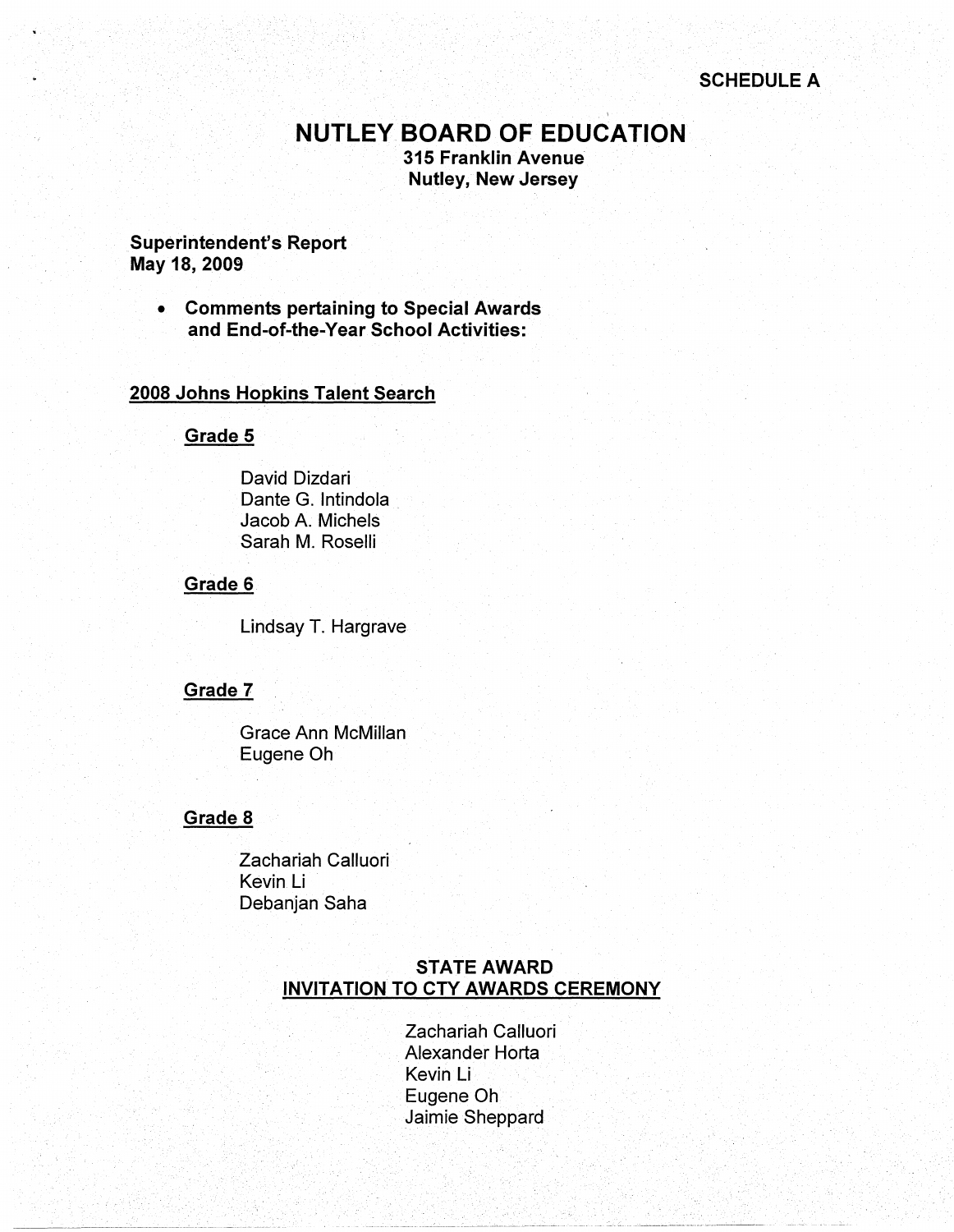# **North Central New Jersey Division of Mathcounts Competition**

Mengxin He Jonathan Huang Kevin Li Kevin R. Li John Palmieri Amy Zheng

# • **Comments pertaining to Winter Sports Special Awards:**

### **BOYS BOWLING**

| Joseph Frezza        | -1 <sup>st</sup> Team - All NNJIL |
|----------------------|-----------------------------------|
| Michael Georgetti    | -1 <sup>st</sup> Team - All NNJIL |
| Angelo Lambroschino  | -1 <sup>st</sup> Team - All NNJIL |
| <b>Daniel Penett</b> | -1 <sup>st</sup> Team - All NNJIL |
| Benjamin Sowizral    | -1 <sup>st</sup> Team - All NNJIL |

## **ICE HOCKEY**

| Kevin Tempsick |  | -1 <sup>st</sup> Team – All NNJIL |
|----------------|--|-----------------------------------|
|----------------|--|-----------------------------------|

# **WINTER TRACK**

| Khalif Burney         | -1 <sup>st</sup> Team - All NNJIL |
|-----------------------|-----------------------------------|
|                       | NHS Record (55 meter dash)        |
|                       |                                   |
| <b>Brandon Cresci</b> | -1 <sup>st</sup> Team - All NNJIL |
|                       | NHS Record $(4 \times 800)$       |

Jonathan Grueter -1<sup>st</sup> Team - All NNJIL NHS Record (4 x 800)

Joseph Oliveri -1<sup>st</sup> Team - All NNJIL NHS Record (Pole Vault)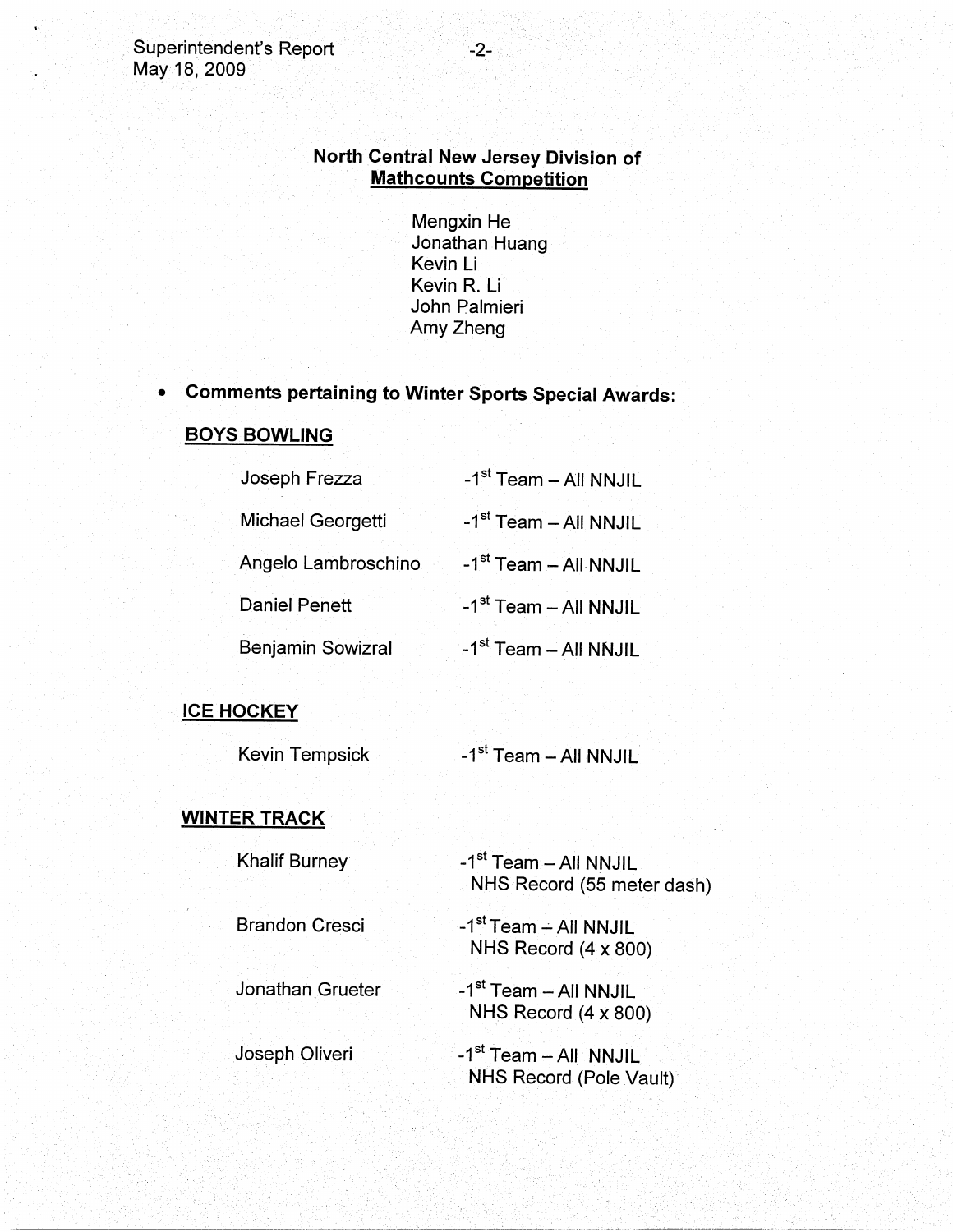Superintendent's Report May 18, 2009

### . **WINTER TRACK (contd.)**

Anthony Rauco

- $-1<sup>st</sup>$  Team All NNJIL NHS Record (4 x 800)
- Patrick Roche  $-1<sup>st</sup>$  Team - All NNJIL NHS Record  $(4 \times 800)$

#### **WRESTLING**

- Anthony Damico -1<sup>st</sup> Team - All NNJIL Achieved 100<sup>th</sup> win (1-10-09 Broke NHS Record - Most Wins in NHS History (126-26)
- Vincent Maurillo -1<sup>st</sup> Team – All NNJIL Achieved  $100^{th}$  win (2-28-09).

Raymond Cetrullo

 $-1<sup>st</sup>$  Team - All NNJIL

### **BOWLING TEAM** - **2008/2009 1st PLACE NNJIL DIVISION B NNJIL SPORTSMANSHIP AWARD**

#### **Head Coach** - **George Ackerman**

Philip Bruno Christopher Costa Andrew Evans Joseph Frezza James Gaccione Michael Georgetti

Angelo Lambroshino Daniel Penett Christopher Riccio Nicholas Rizzi Benjamin Sowizral

### **BOYS BASKETBALL NNJIL SPORTSMANSHIP AWARD**

**Head Coach** - **Robert Harbison Assistant Coach** - **Carter L. Carter Assistant Coach** - **Lawrence Mitschow**